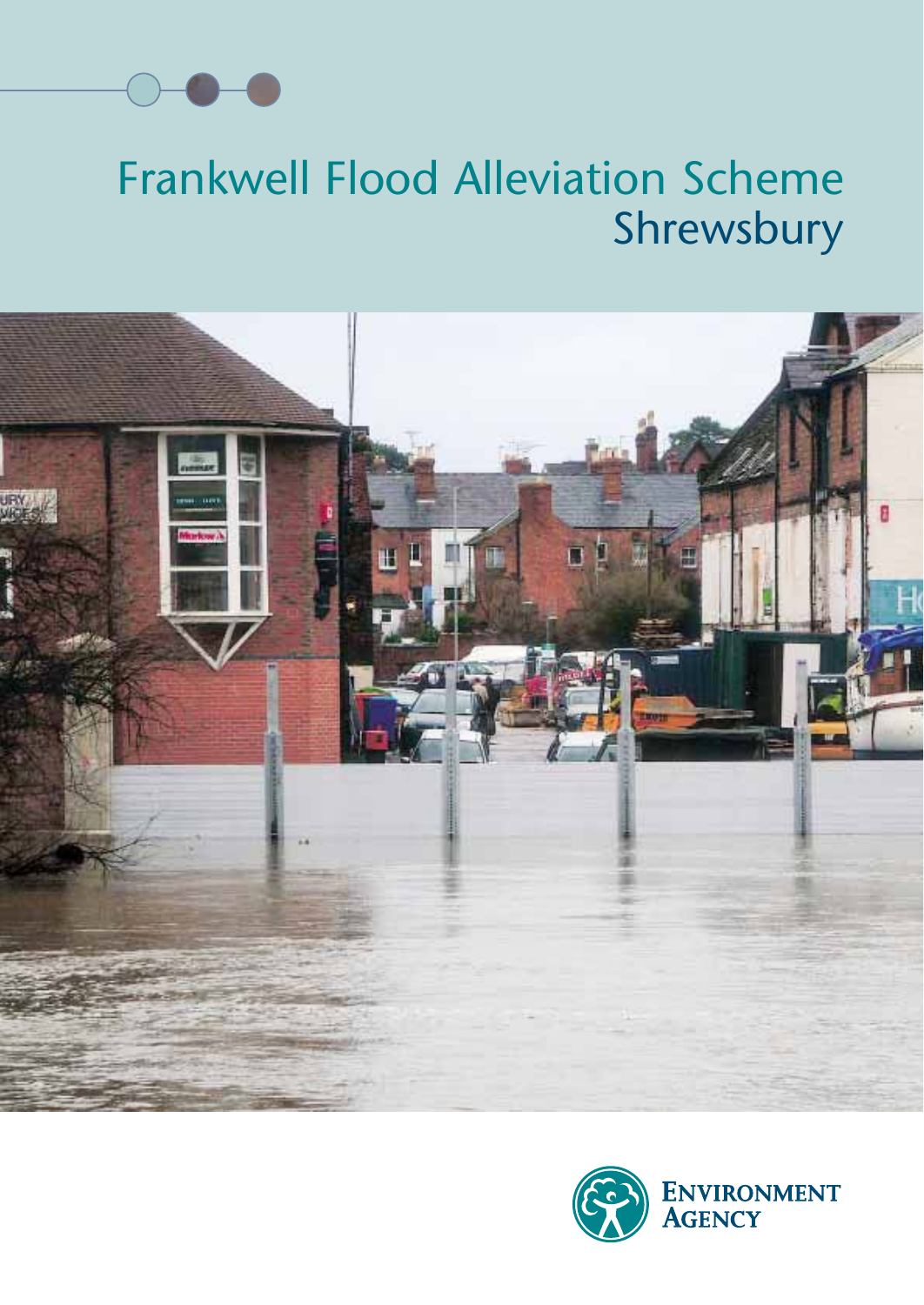

*February 2002 flood © Shropshire Star*



*February 2004 flood © Shropshire Star*

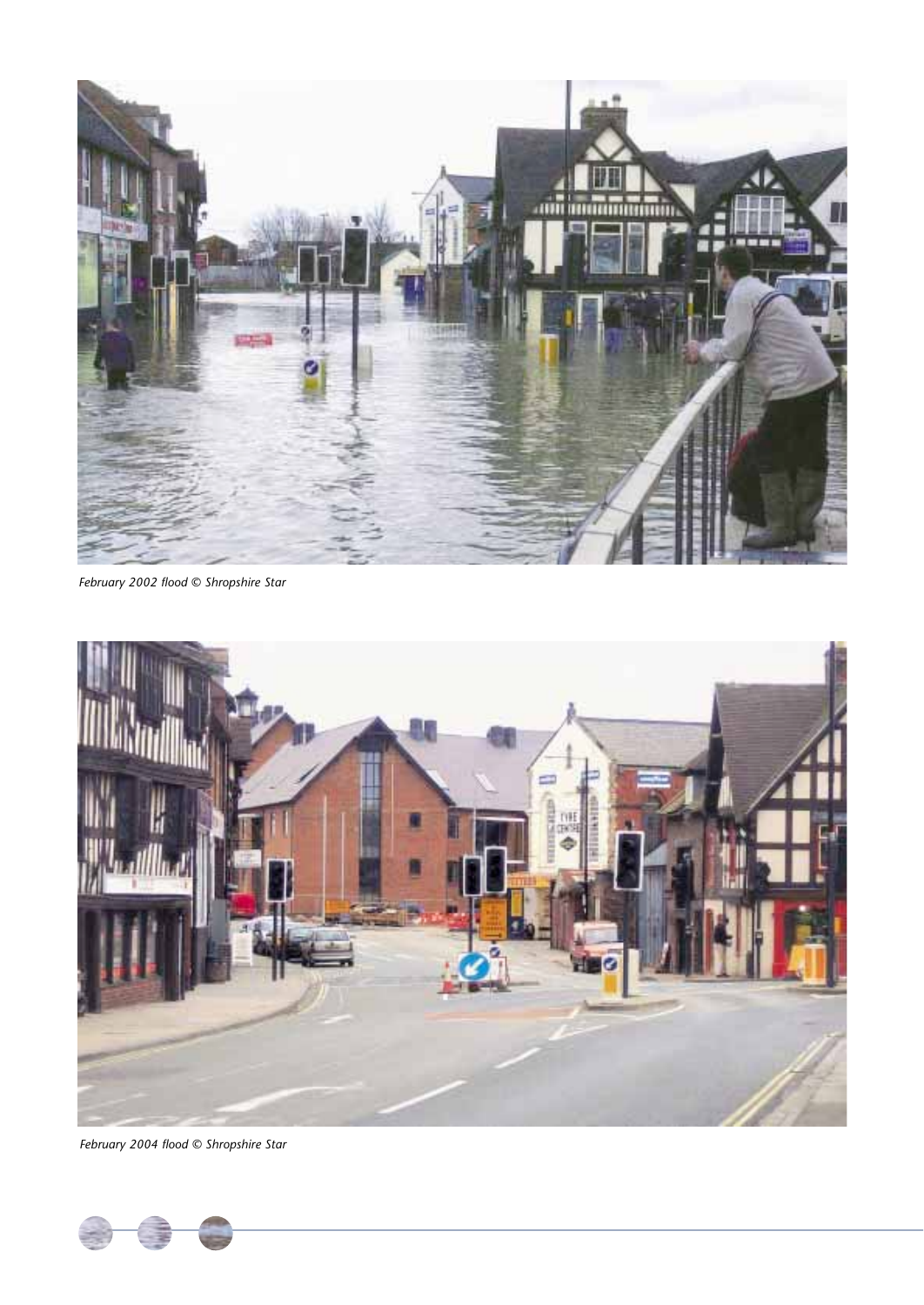

#### Introduction

**Shrewsbury is the county town of Shropshire with a population of approximately 100,000 people. It has a rich architectural and historical heritage and is one of the best preserved medieval towns remaining in England. The town centre stands on a hill in the middle of a narrow necked horseshoe loop of the River Severn with the river surrounding most of the town's historical centre.**

The River Severn has always played a central role in the development of the town, and it remains an important asset. Over the centuries, the river has helped to build the town's character and its prosperity.

However, it also brings the damaging threat of flooding.

The River Severn is approximately 354 km long, from its source in the Cambrian Mountains in mid-Wales to its outflow into the Bristol Channel, making it the longest river in Great Britain. By the time it reaches Shrewsbury, it has combined with other rivers including the Vyrnwy and Perry and effectively acts as the main river draining the northern part of the Cambrian Mountains and the agricultural plain of north Shropshire. This is an area of approximately 2,500 km<sup>2</sup>.

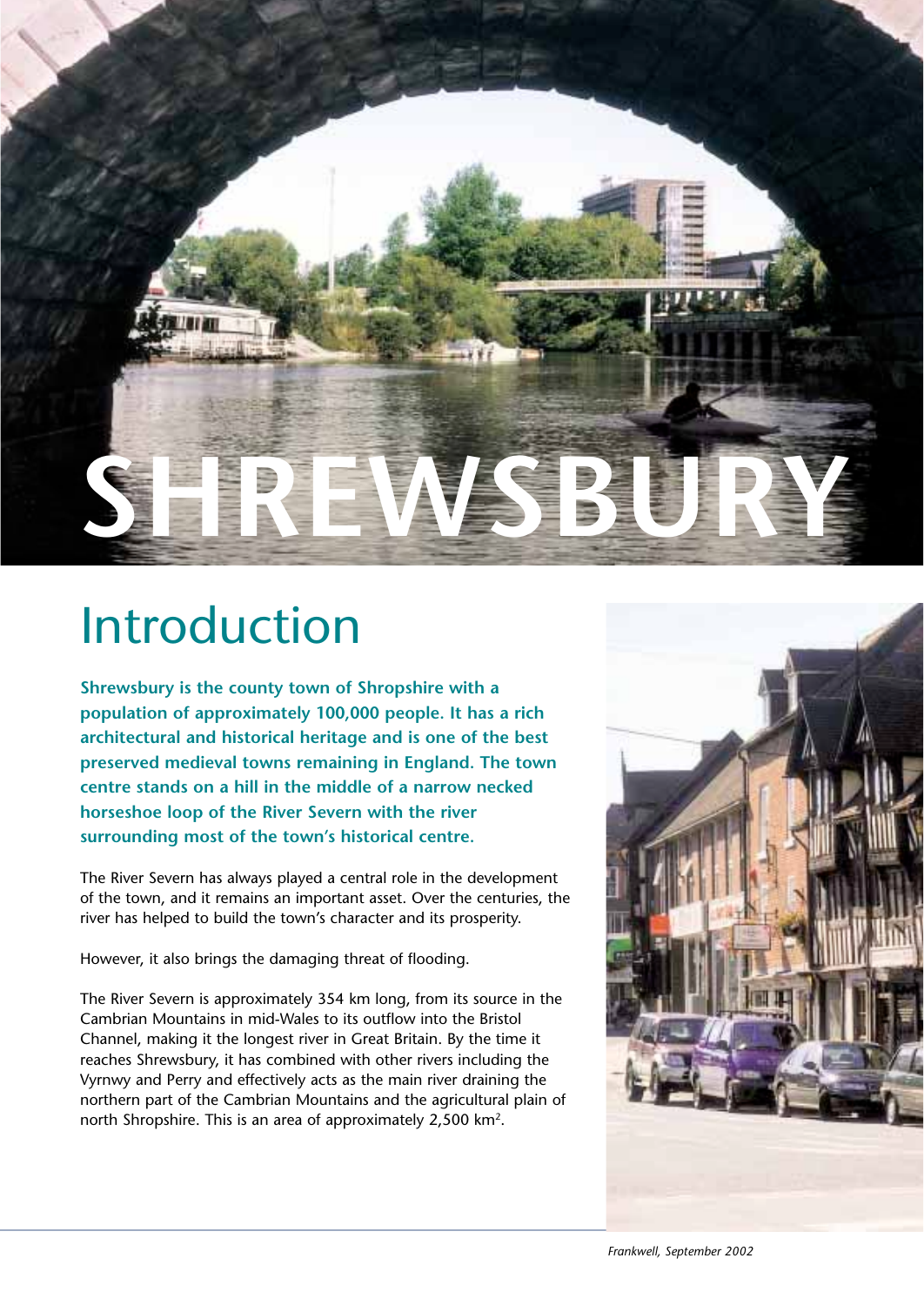# **History** of flooding

**Over the years, development in Shrewsbury has encroached onto the floodplain, resulting in extensive areas at risk from flooding. There are approximately 400 residential and commercial properties at risk in Shrewsbury. In addition, transport links are severely disrupted during floods, thereby isolating the town centre.**

The town has a long history of flooding problems with notable events occurring in 1795, 1941, 1946, 1947, 1960, 1964, 1965, 1968 and more recently in 1998 and 2000. The largest recorded flood was in 1795 when floodwater reached about two metres deep in the Frankwell area. The largest flood in living memory was in 1946, although the November 2000 floods came within 230mm of this depth.

Historically, a major flood has caused significant damage on average once every ten years, but time between floods can vary significantly. There has been a recent and dramatic increase in the number and severity of floods in Shrewsbury. Since 1998 there have been eleven flood events causing serious property flooding. Records indicate that our winters

are getting wetter, and summers drier. Whilst this may be a result of the long-term natural cycle, we cannot exclude that it could be a consequence of global warming.

In the autumn of 2000, the worst flooding for over 50 years caused widespread damage along the length of the River Severn. Shrewsbury was badly affected and the town was extensively flooded three times in the space of six weeks. As a result, the Environment Agency accelerated a feasibility study to investigate the provision of flood defences for the town.

Since the 1950's a number of flood alleviation options have been proposed for Shrewsbury. These included increasing the size of the existing river channel, diversion channels, flood storage



*Frankwell, 1946*

areas and flood walls and embankments in the town. In the early 1990's, a proposal for a scheme was rejected due to concerns over the visual impact of floodwalls in the town. However, innovative systems incorporating demountable barriers have provided a new alternative to overcome such problems.

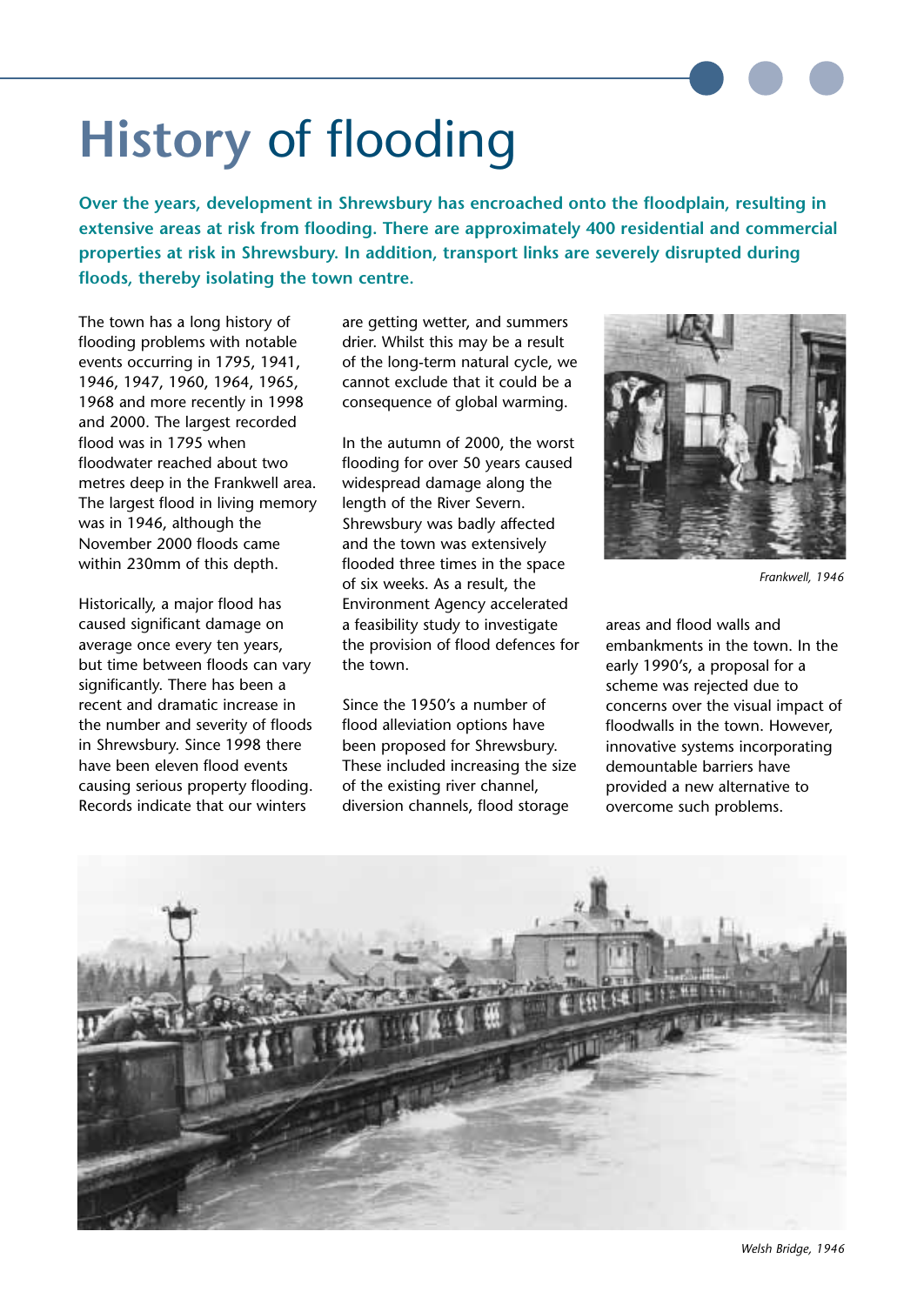### **Development** of possible solutions

**Following the autumn 2000 floods, the Government pledged additional funds to allow work to start on flood defences for priority locations. The Agency subsequently carried out consultations and began identifying possible solutions to the flooding problem in Shrewsbury. Whilst dams, dredging and bypass channels were considered, it was concluded that floodwalls and embankments would provide the only environmentally acceptable, economic and technically feasible option. By using an innovative demountable barrier system, where necessary, the visual impact could be minimised and environmental improvements achieved.**

Site investigations were undertaken throughout Shrewsbury and studies carried out as part of a wider catchment strategic study to help establish practical solutions. This work confirmed that constructing defences to keep out river water was only part of the problem. The groundwater and sewerage system in Shrewsbury also needed to be considered. Any solution had to consider the effect of flooding from underground strata and from the sewers. Severn Trent Water Ltd, the company responsible for the sewerage system in Shrewsbury, worked closely with the Agency to identify possible solutions.



*Frankwell, 2000 Floods © Shropshire Star*



*Frankwell, 2000 Floods © Shropshire Star*



*View across the river from Frankwell, Shrewsbury, September 2002*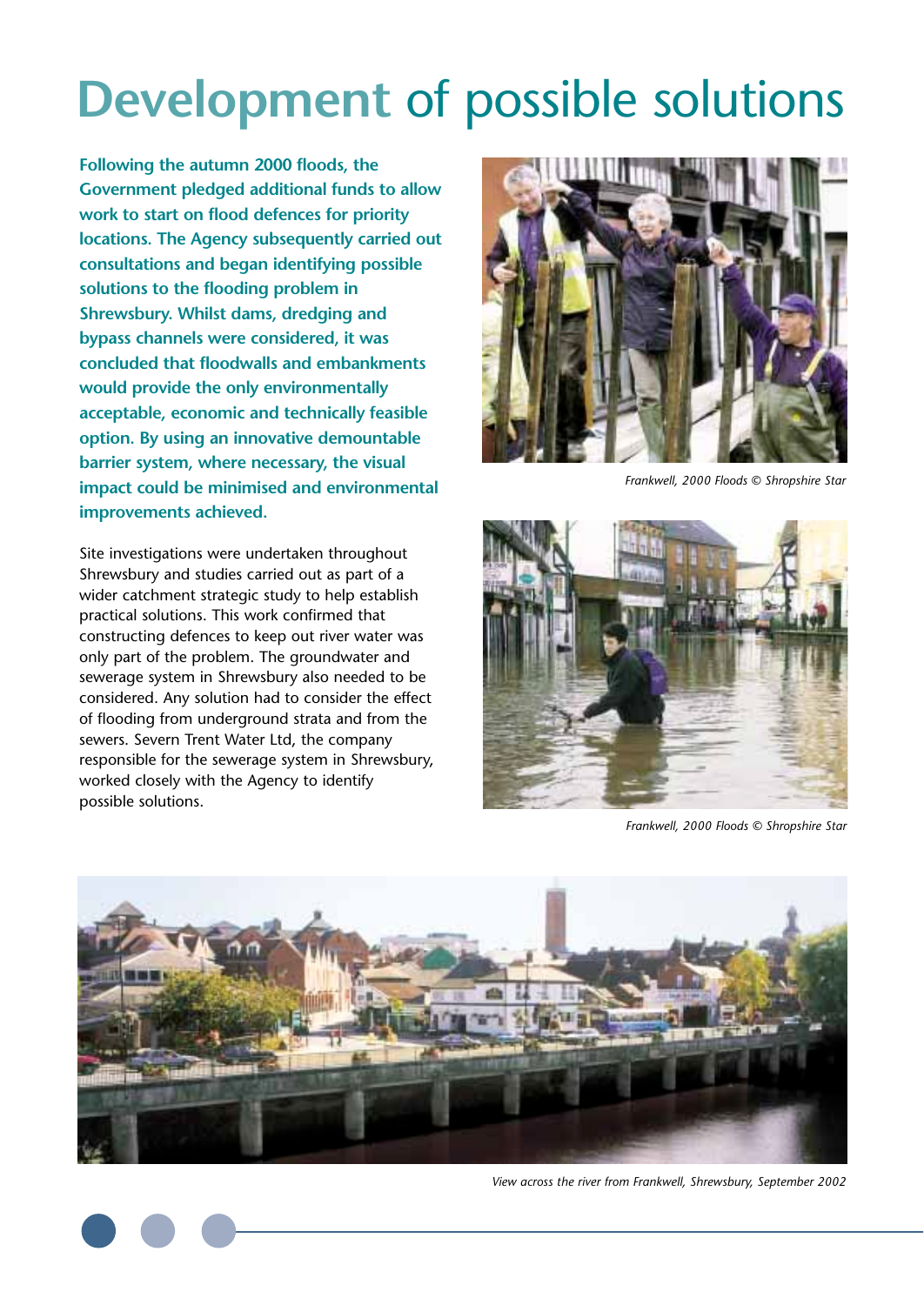# The **Frankwell scheme**

**Feasibility studies identified the Frankwell area of the town as the area most likely to be eligible for a flood defence scheme. Frankwell is the first area in Shrewsbury where a substantial number of properties are affected by flooding. In addition, much information on this area was already available from earlier investigations, allowing an accelerated programme to progress.** 

Prior to the scheme, there were no flood defences in Frankwell. The heights of the existing riverbanks and riverside buildings varied. It was estimated that many properties in Frankwell had no more than a 1 in 3 year standard of protection<sup>1</sup>.



*Frankwell, 2000 Floods © Shropshire Star*

1 Floods are categorised by their size and the frequency with which they can be expected to occur. A 1 in 5 year flood is one that has a 20% chance of happening in any year – this is a relatively minor flood. A 1 in 100 year flood has only a 1% chance of happening in any year, but its effects can be enormous.

The Frankwell area of Shrewsbury was at risk of flooding through the action of four principal mechanisms:

- river overtopping
- groundwater flow/seepage
- breaching of existing riverside walls and buildings
- inadequate drainage.

The flooding also had other impacts including:

- misery and despair for affected home and business owners
- damage to property and possessions
- reduction in property values and problems with obtaining insurance
- social impacts
- loss of business and trade in the town centre
- traffic and public transport disruption.

The main objectives of the flood defence scheme in Frankwell were to:

- find suitable ways of keeping the higher river flood water from the land and property that required protection
- prevent flooding of areas by surface water backflow of river water up existing outfalls and surcharging drainage systems
- address the groundwater flow problem by the inclusion of suitable 'cut-offs' and drains to minimise and control seepage of water beneath flood defences during times of flood
- minimise the impact on, and where possible enhance, the local environment.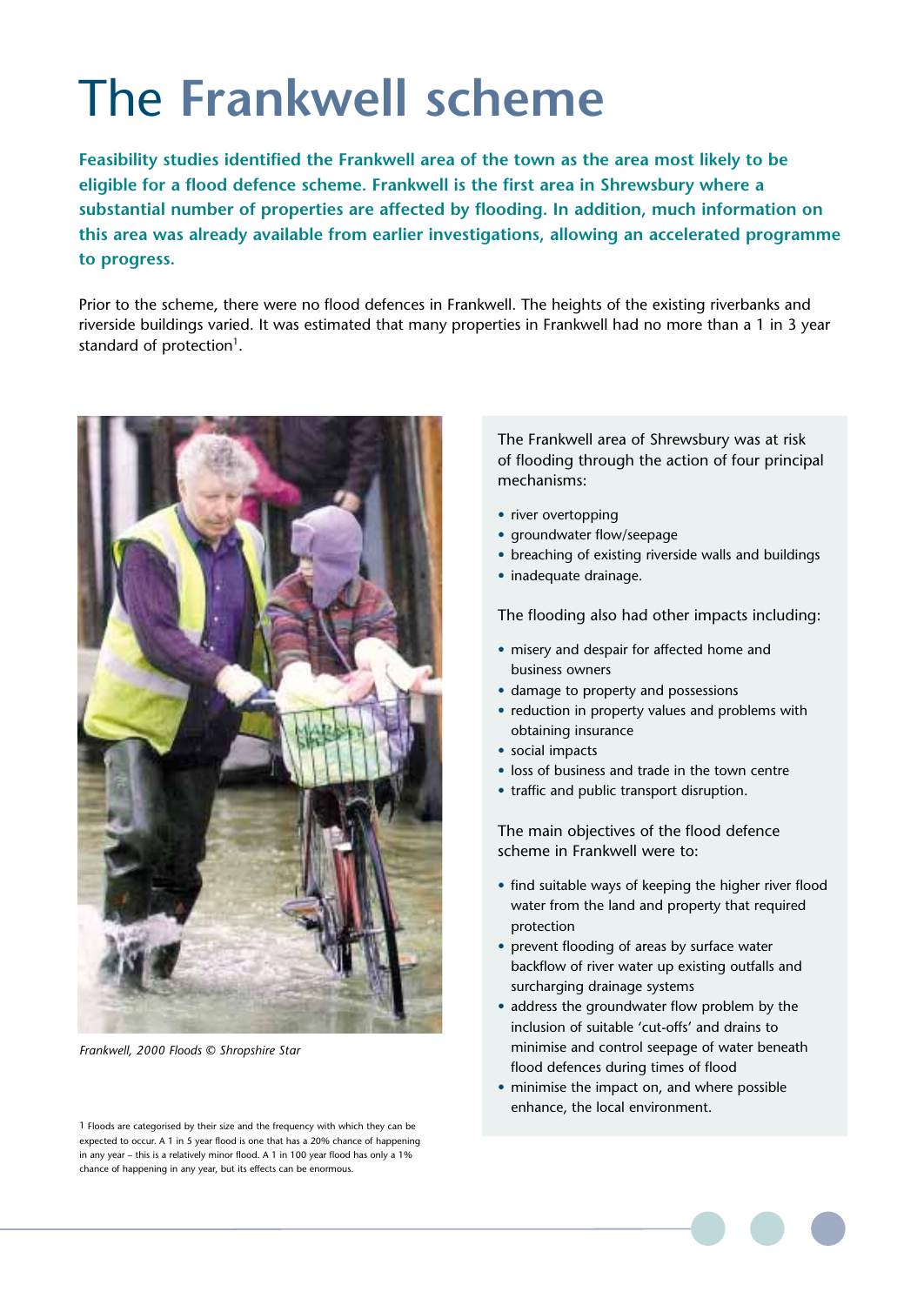



*Elliot Morley MP, Minister for Environment and Agri-environment visiting the town to understand the problem, Frankwell, Shrewsbury, November 2000*



### Consultation

**Detailed consultation with all interested parties took place throughout the duration of the scheme. This included direct liaison with individuals likely to be affected, public meetings, questionnaires, newspaper articles, exhibitions, leaflets, press releases and presentations.**

Extensive consultations were also carried out with a wide range of organisations, groups and individuals including local authorities, Government agencies, public utilities, landowners, wildlife groups, local interest groups, members of the public etc.

The Agency also had to apply to Shrewsbury and Atcham Borough Council for planning permission for the scheme. As part of this process, an Environmental Statement was published for public consultation.



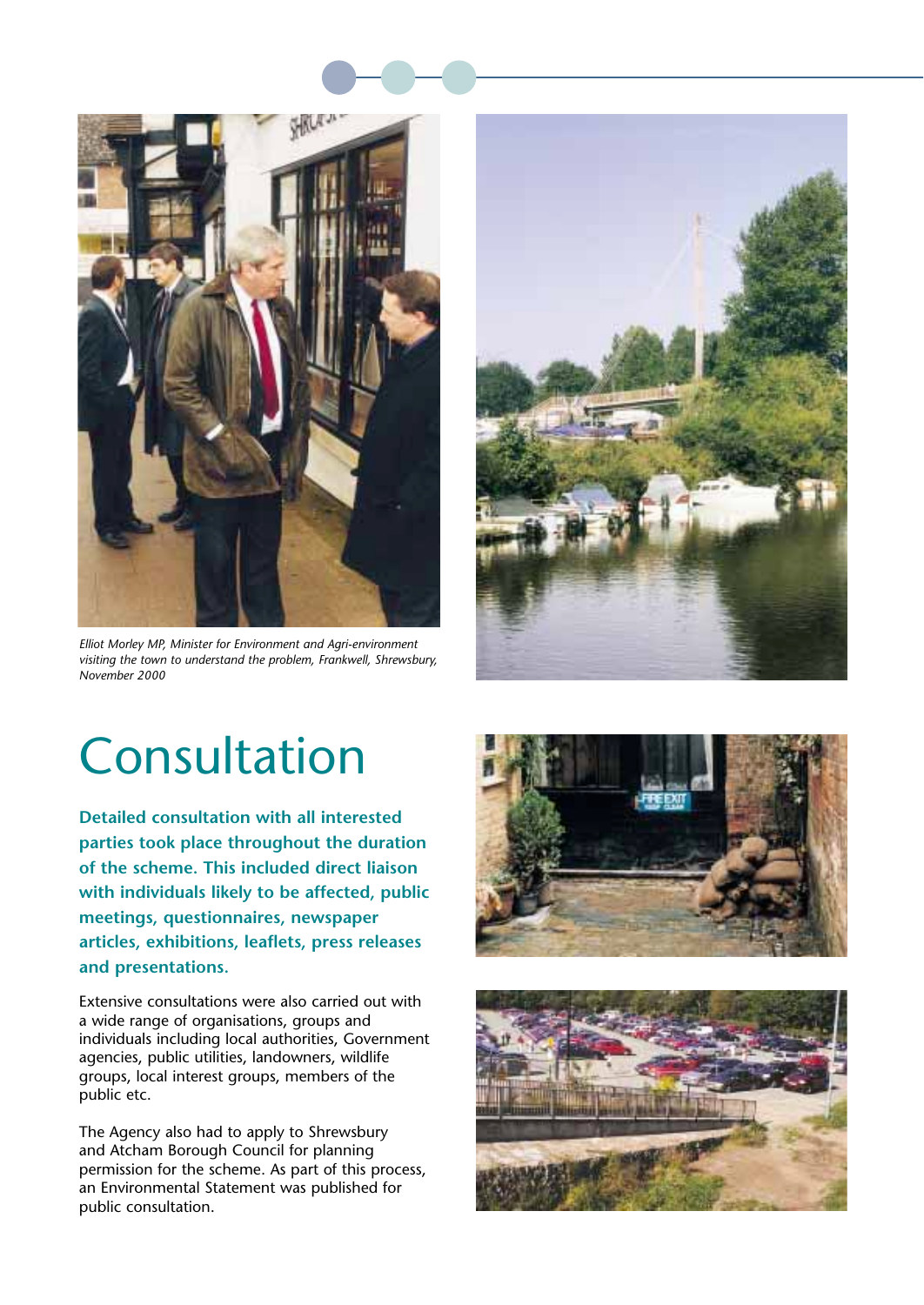### The **Frankwell scheme** in detail

**The Agency submitted the planning application for the Frankwell scheme just seven months after the Autumn 2000 floods, whilst much of the detailed design was still in preparation. This approach allowed our main contractor to start work on site in January 2002, just over a year after the floods.**

The Agency adopted a creative and innovative approach because heritage and aesthetic considerations were paramount. The resulting scheme combined traditional stone clad floodwalls and embankments with new demountable defences. These are only erected in the event of a flood. For the majority of the year, when the river is not a threat, they will simply not be there. The Agency is responsible for the storage and erection of the demountable defences and when not in use, the barriers are stored locally.

The flood defences principally consist of steel sheet pile underground walls up to 16 metres deep, which limit the flow of groundwater under the defences. They also act as a foundation for reinforced concrete walls up to 3 metres high and demountable aluminium barriers. The demountable defences have been designed so that they can be erected progressively. This means that when a flood warning is issued the defences are erected in a particular sequence thereby increasing efficiency and providing a longer time to erect the barriers in advance of a flood. If flooding is imminent, only the demountable barriers necessary to stop flooding will be erected. Shrewsbury is fortunate in that the Agency is usually able to provide at least 6 – 12 hours warning time.

The longest single section of demountable defences is along the 'promenade' at Frankwell Quay, an area that has been significantly enhanced as a result of the scheme. The demountable elements have been standardised as far as possible. This means that most of the elements are fully interchangeable. The post spacing is at 3 metre intervals, the same as in Bewdley, and the heights of the posts are either 1.5 metres (eg. along the promenade) or 3 metres (eg. across the car park entrance). There is also a new exit from the Frankwell car park that will allow vehicles to leave the car park even when all the demountable defences are in place.

The works have also included major improvements to the drainage system, including the construction of two new large pumping stations by Severn Trent Water Ltd. These will reduce the risk of flooding due to backing up of the drains. Under normal circumstances, the pumping stations will operate automatically. However, they are monitored remotely from the Severn Trent Water control room and can be operated manually if required.

Flood risk can never be completely removed. The Frankwell scheme has been designed to provide protection from a 1 in 100 year flood. It should be borne in mind that a more severe flood could overtop the new defences.



*Building the flood defences, Frankwell, April 2002*



*September 2002*



*September 2002*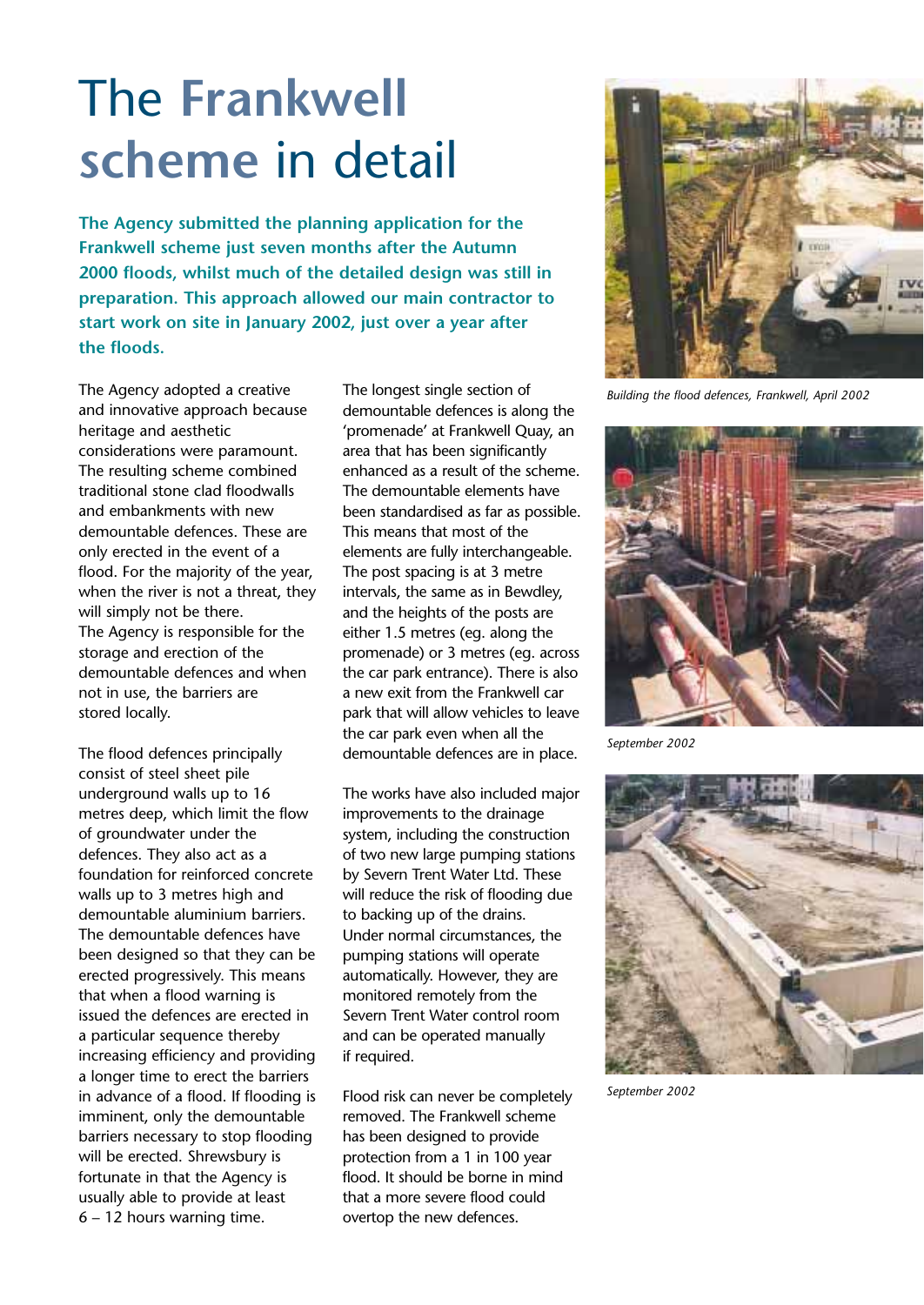# **Environmental** considerations

**An Environmental Impact Assessment was undertaken in order to consider the likely environmental effects a flood defence scheme would have on the town. A range of positive environmental improvements have been incorporated into the scheme.** 

There has been close co-operation with Shrewsbury and Atcham Borough Council throughout. This has resulted in considerable attention being paid to the aesthetics of the scheme in order to minimise its environmental impact and to improve the riverside environment. The walls have been clad with carefully selected brick or stone facings and the site has been re-landscaped.

Environmental impacts were mitigated as far as possible and the scheme offered a number of environmental benefits in addition to the alleviation of the flooding

problem in Frankwell. These included opportunities to enhance the local riverside environment through improved appearance of walls, higher amenity and ecological value through mitigation planting, maintaining the pedestrian link between Frankwell and the town during times of flood, and improved standard of living and general well-being for residents and business owners.

Shrewsbury is well known for its historical and archeological heritage and there are a number of sites in the Frankwell area, which are of both local and

national importance, including Welsh Bridge. None of the historical sites were adversely affected by the scheme.

During the construction process a complex pattern of mediaeval posts were found set into the river sediments south west of Water Lane, downstream of Welsh Bridge. The posts form parts of various alignments spanning the period from circa 1250 – 1300 to perhaps as late as 1600. Many interpretations of these posts are possible, but it seems likely that they formed part of a mediaeval fish weir.

# **Partnerships** and **funding**

**The Frankwell Flood Alleviation Scheme was approved and financed by the Regional Flood Defence Committee. This is an executive committee through which the Environment Agency is required to discharge its Flood Defence activities. Its members are appointed by the Department for Environment, Food and Rural Affairs (Defra), local authorities and the Environment Agency. The committee supervises all matters relating to flood defence including funding requirements for capital and maintenance works.**

The Defra has been very supportive during all stages of the Frankwell project. They contributed to the scheme by way of Grant Aid.

The scheme was prepared in close consultation and co-operation with Shrewsbury & Atcham Borough Council and Shropshire County Council.

The viability of the scheme hinged on an agreement between the Environment Agency and Severn Trent Water Ltd, which was necessary to ensure that flooding from both the river and the sewers would be alleviated simultaneously. *River Severn, Frankwell, Shrewsbury, September 2002*

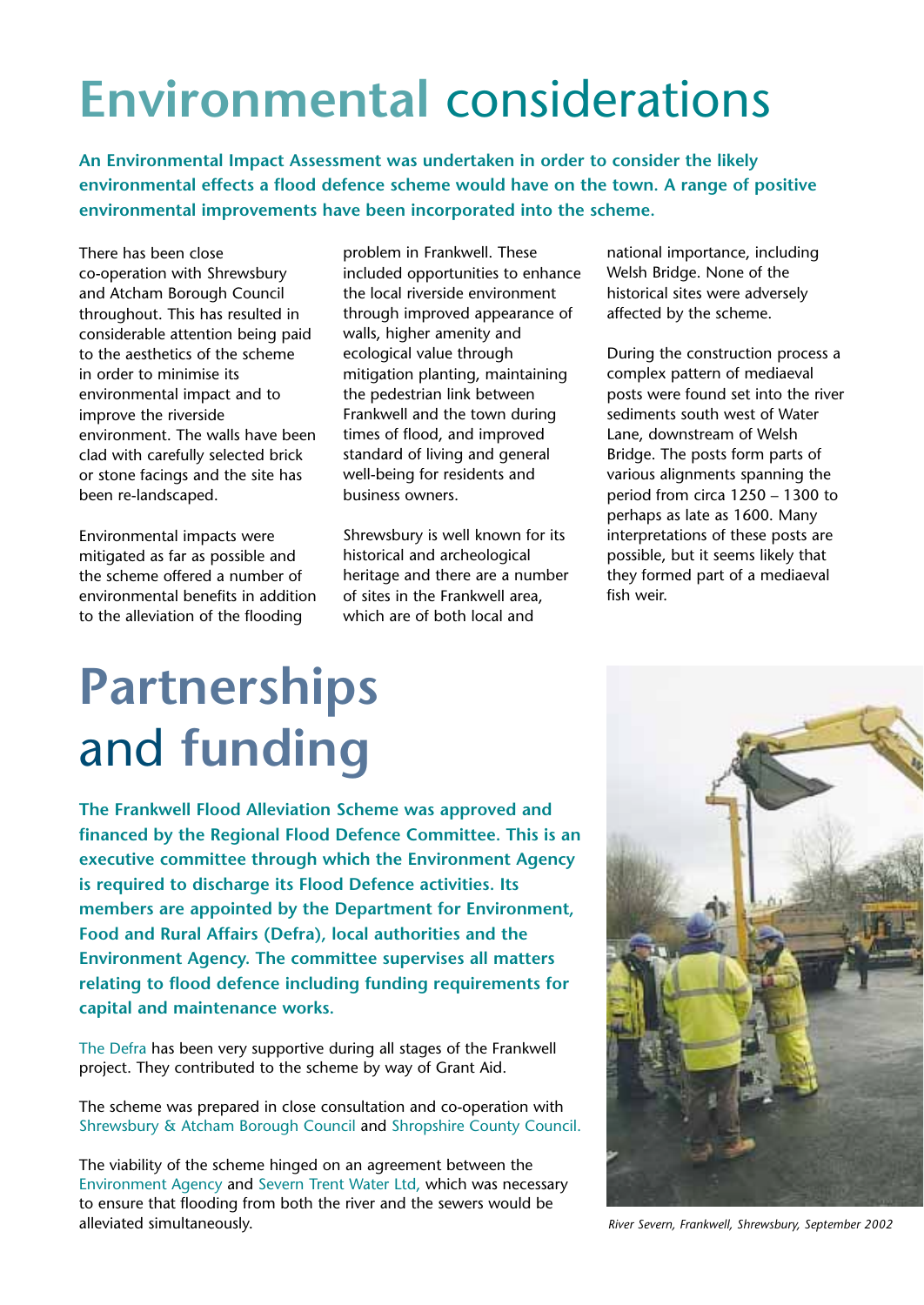# The **scheme** in **operation**

**At the beginning of February 2004, the new demountable defences at Frankwell were erected and put to the test in a flood situation for the first time.** 

Three days of torrential rain in the Welsh mountains caused the River Severn at Shrewsbury to rise to levels similar to those of October 1998.

At the peak of the flood on 6 February 2004, the defences were successfully holding back about 1.9 metres of flood water. The new defences prevented the flooding of up to 74 properties which would previously have flooded.







*February 2004*

### The **future**

**The Agency has extended the flood alleviation investigation across the whole of Shrewsbury. This has helped identify costs and benefits of potential solutions in the remaining flood risk areas. Works have to be prioritised nationally on the basis of economics, people and the environment. At present, the Agency is not in a position to actively promote permanent flood defences for other parts of Shrewsbury. However, the situation is under regular review and the Agency will actively promote schemes for Shrewsbury if the opportunity arises in the future.**

In the interim, the Agency is undertaking trials of temporary flood defences at suitable sites in Shrewsbury, as part of a wider trial on the River Severn. Although temporary defences do not offer the same degree of protection and robustness as permanent and demountable flood defences, they can offer an interim solution in certain locations.

The Environment Agency, Severn Trent Water Ltd, Shropshire County Council and Shrewsbury and Atcham Borough Council have agreed that a Joint Action Plan is the most sensible way to deal with any future flooding elsewhere in Shrewsbury. Such a plan makes the most effective use of scarce resources so that everyone can act together as a single agency.

The aim of the plan is for the four organisations to work in partnership in order to reduce the impact of flooding. This inter-agency partnership successfully protected 42 properties in the Abbey Foregate area of the town during the February 2004 flood, using a mobile dam and associated pumps.

Regular river maintenance and monitoring is essential to ensure that the benefits of the improvement works are achieved. Environment Agency staff are available around the clock to ensure that the defences work properly. The Environment Agency will continue to issue flood warnings to the public via local Flood Wardens and Automatic Voice Messaging.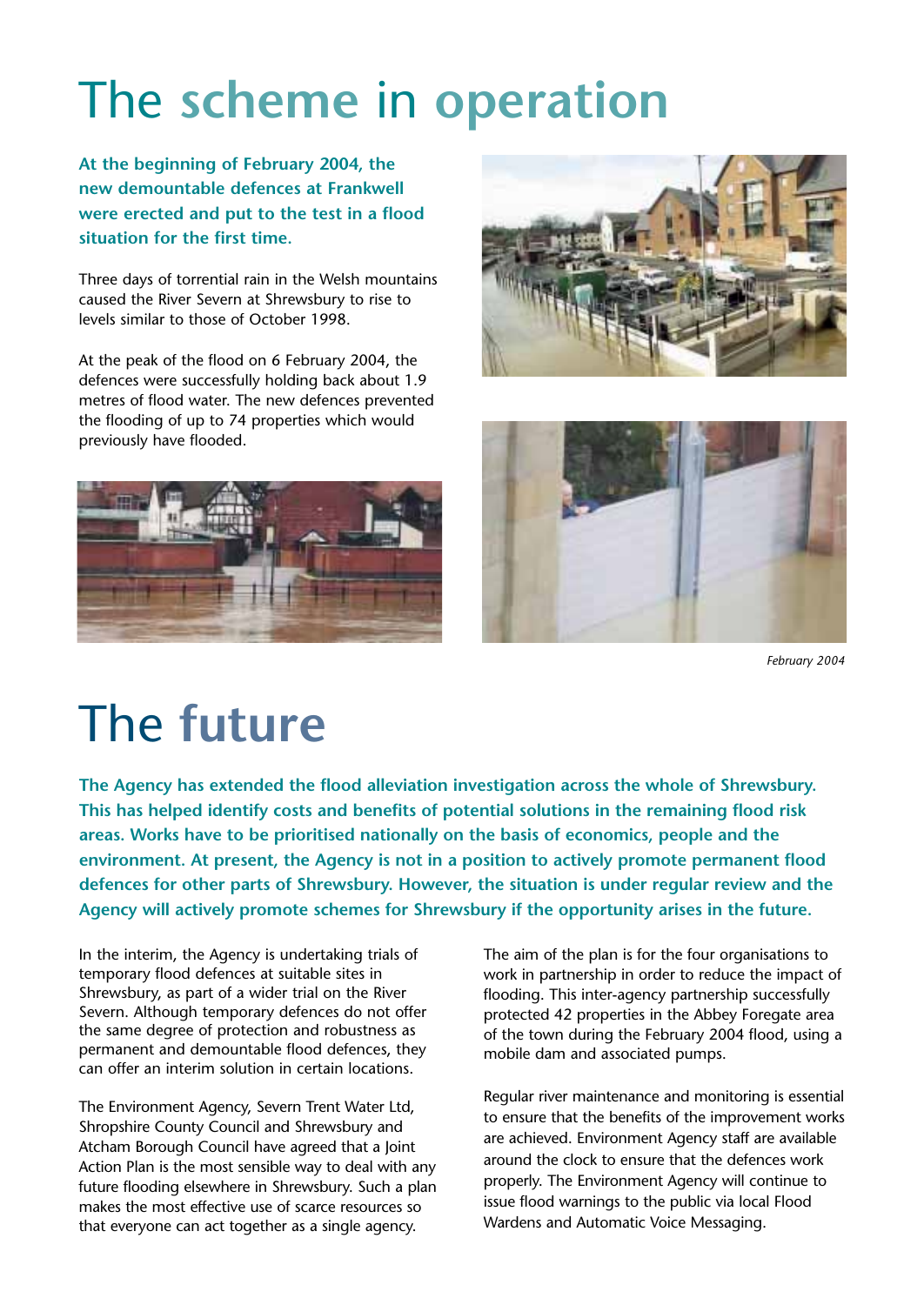Shropshire County Council aims to maintain existing road access arrangements into the town centre with the minimum of disruption. Shrewsbury and Atcham Borough Council aim to provide sandbags to domestic properties in the affected areas on a priority basis. They will also provide advice on environmental health issues and co-ordinate the clean up after any flooding.

Severn Trent Water will act upon flood warnings issued by the Environment Agency by sealing off parts of the sewerage system from the river and operating pumping equipment in order to prevent flooding from the public sewers.

The Agency is working on the Severn Catchment Flood Management Plan and the Fluvial Severn Strategy. This approach will enable a catchmentwide, long-term (50 years) strategic approach to be taken looking at possible solutions along the full length of the River Severn. The Agency recognises that to reduce the risks associated with flooding, or to combat possible climate change effects, there is a need to address wider issues such as changes in land use, farming practice, development control and urban drainage.



*April 2002*



*September 2002*



*February 2004*

#### **Frankwell flood alleviation scheme – key facts**

| Number of properties protected from a 100 year flood event: | 74                             |
|-------------------------------------------------------------|--------------------------------|
| <b>Cost of Agency work:</b>                                 | £3.5 million                   |
| <b>Scheme commenced:</b>                                    | January 2002                   |
| <b>Scheme completed:</b>                                    | November 2003                  |
| Length of 'demountable' flood defences:                     | 155 metres                     |
| Length of permanent flood defences:                         | 700 metres                     |
| <b>Maximum depth of sheet piling:</b>                       | Up to 16 metres                |
| <b>Design and supervision consultants:</b>                  | Black & Veatch (UK) Ltd        |
| <b>Main contractor:</b>                                     | Dean & Dyball Construction Ltd |